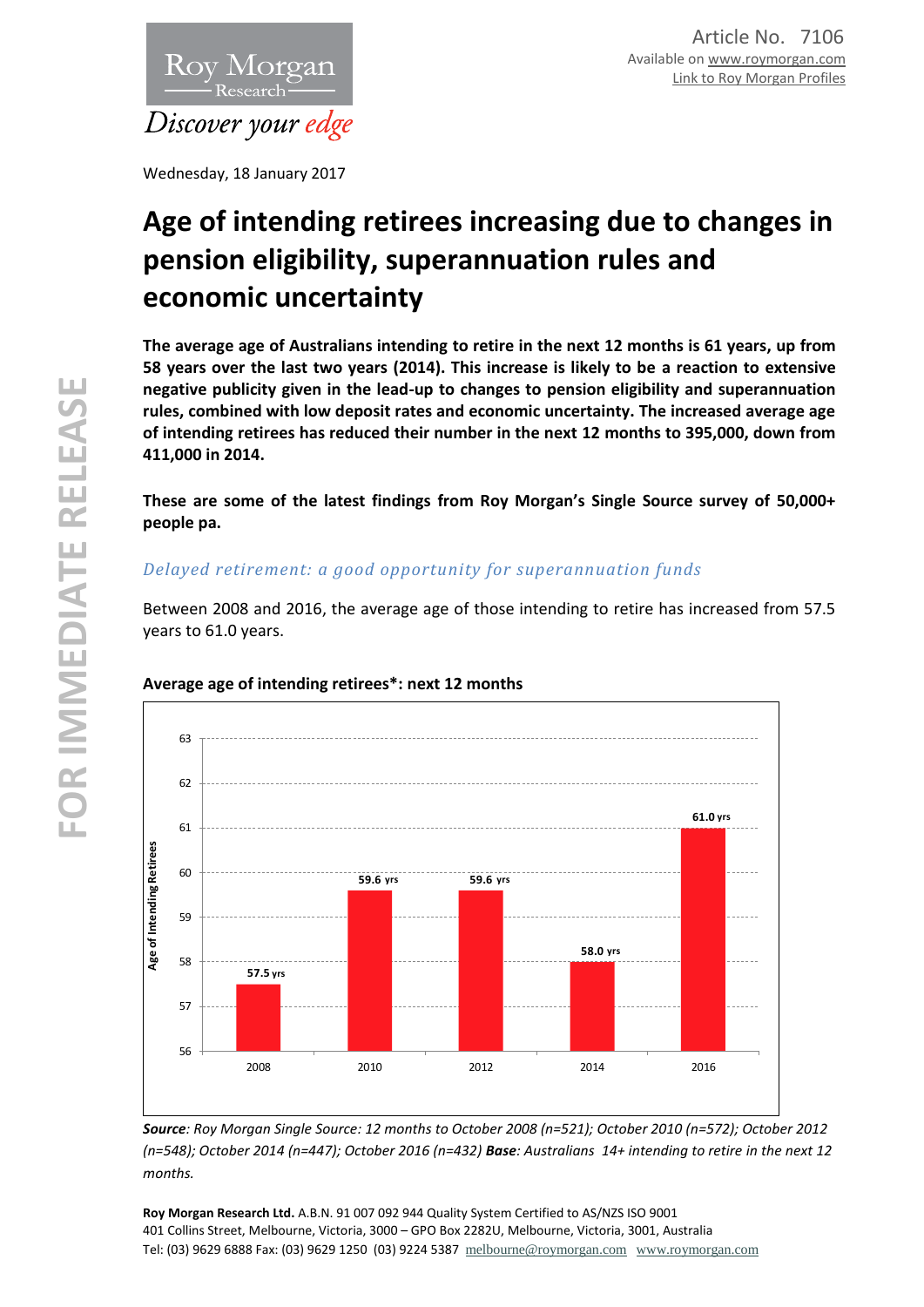Increasing retirement age is generally a positive for the Australian Government and superannuation funds, as it means a reduction in the period the government has to fund through pensions and allows superannuation funds a longer accumulation phase before paying out. Currently, the Australian Government faces twin financial pressures on age pensions from an increase in life expectancy and inadequate personal retirement savings. However, one drawback of delayed retirement is that it may increase unemployment, with older workers occupying positions that younger people might otherwise have filled.

## *How ready are intending retirees to fund retirement?*

Given the recent changes to age pension eligibility and superannuation rules, just how well equipped are those intending to retire in the next 12 months to finance their retirement? The key component of retirement funding is designed to be superannuation, through its tax concessions and compulsory nature, but it is important to understand its role in the overall context of total retirement funding. Currently the average gross wealth (excluding owneroccupied homes) of intending retirees is \$286,000, up from \$276,000 (just 3.6%) since 2014.



## **Financial position of intending retirees in the next 12 months\***

*Source: Roy Morgan Single Source: 12 months to October 2014 (n=447) and October 2016 (n=432) Base: Australians 14+ intending to retire in the next 12 months. \* Excluding value of owner occupied home.*

Superannuation is playing an increasing role in retirement funding, accounting for 62.9% of gross wealth of intending retirees, up from 57.6% in 2014. Despite this increase, there remains major potential for superannuation funds to attract additional after-tax funds from many of their members. The average debt level of only \$18,000 for this group is not a major problem and reduces the average net wealth to \$268,000.

**Roy Morgan Research Ltd.** A.B.N. 91 007 092 944 Quality System Certified to AS/NZS ISO 9001 401 Collins Street, Melbourne, Victoria, 3000 – GPO Box 2282U, Melbourne, Victoria, 3001, Australia Tel: (03) 9629 6888 Fax: (03) 9629 1250 (03) 9224 5387 [melbourne@roymorgan.com](mailto:melbourne@roymorgan.com) [www.roymorgan.com](http://www.roymorgan.com/)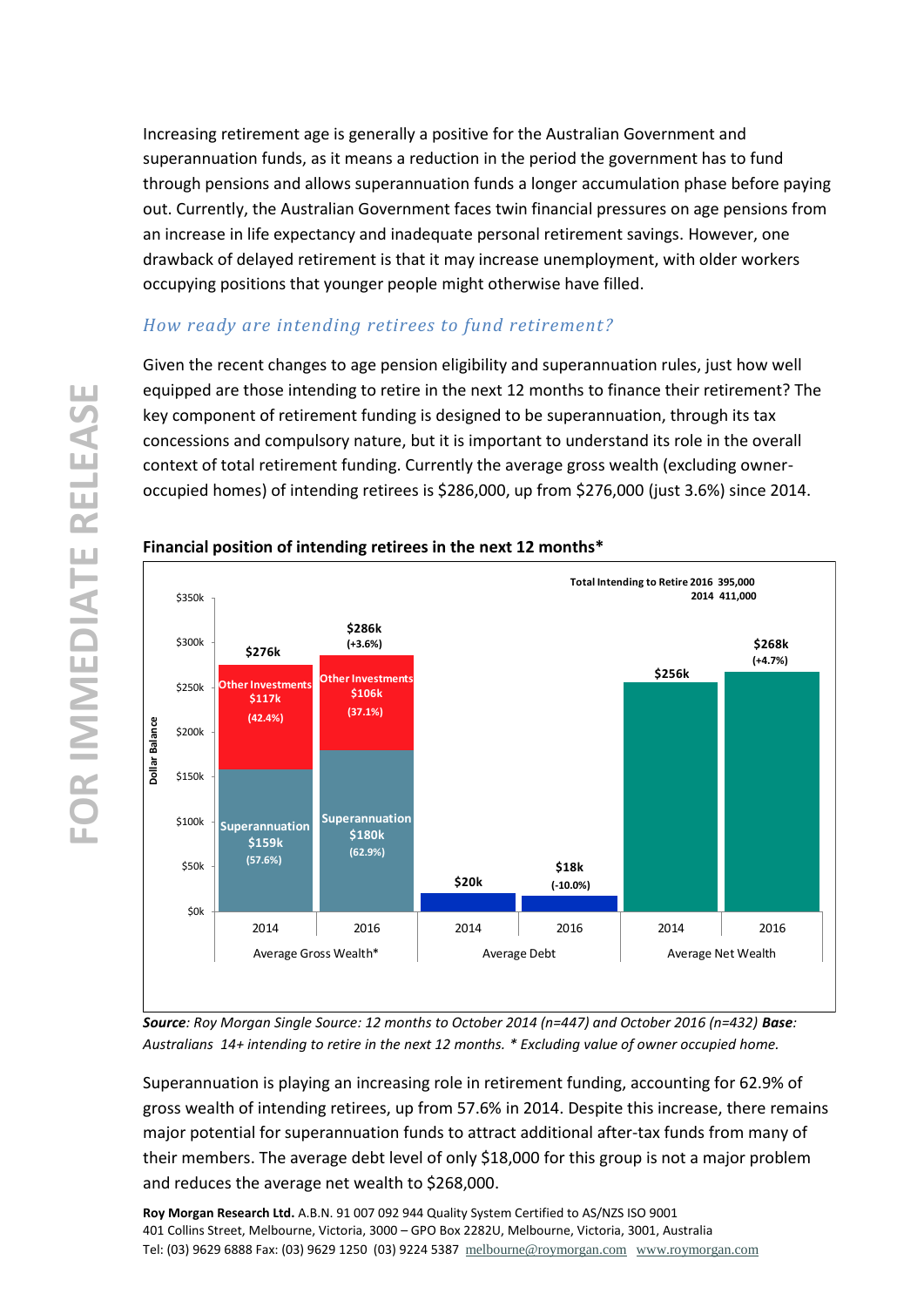The overall conclusion from this is that on average, intending retirees will be relying on some government benefits for a considerable time yet, even with the changes to the eligibility rules. The Department of Human Services' recently announced asset limits for retirees' part pensions are \$542,500 for single homeowners and \$816,000 for a couple. Both of these amounts are well above the average gross wealth per person (\$286,000) of the intending retirees in this survey.

# *Owner-occupied homes a potential retirement funding source*

Although owner-occupied homes are generally not considered to be part of retirement funding, their potential is very significant given their high value compared to retirement savings. Furthermore, they do not impact the age pension asset test. A clear majority (85%) of intending retirees either own or are paying off their home, with an average value per person of \$495,000 or 73% higher than the average (\$286,000) in all other retirement funds.



## **Average value of intending retirees'\* home per person**

*Source: Roy Morgan Single Source: 12 months to October 2008 (n=447) and October 2016 (n=379) Base: Australians 14+ intending to retire in the next 12 months and owned or paying off home. \* Owned or paying off owner-occupied home.*

Not only have owner occupiers got a large potential source of retirement funding but at 43% per person over the last eight years, the growth in the average value of their homes has outstripped that of other investments (23%). Those intending retirees who rent obviously do not have this large potential retirement funding resource but are allowed higher levels of assets for pension eligibility, although the increased limit does not compensate for the higher concessions given to homeowners.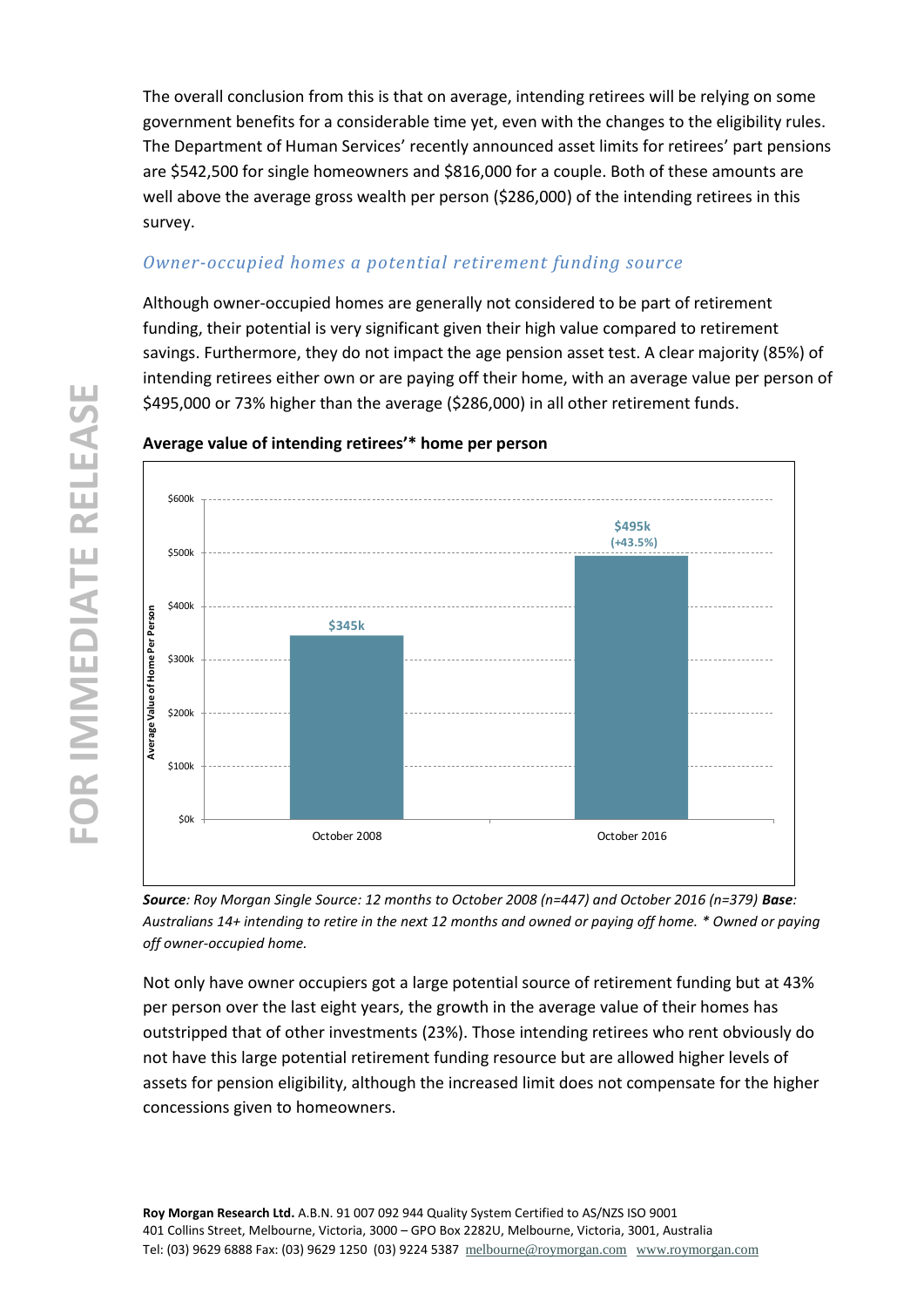### **Norman Morris, Industry Communications Director, Roy Morgan Research says:**

*"The average level of savings and superannuation for those intending to retire in the next 12 months is well below the new age pension asset eligibility levels announced recently by the Australian Government and so pressure on government funding will continue for some time yet.*

*"Many intending retirees are holding a substantial portion of their savings outside of superannuation; this represents a major growth opportunity for superannuation funds and potential long-term improvement in fund members' financial position. Large funds held outside of superannuation for those close to retirement may be due to their not understanding the benefits, not qualifying to make additional deposits, being unsure about superannuation with all its rule changes, or simply wanting to stay flexible.* 

*"To enable well informed retirement funding decisions, the government needs to play a greater education role. Superannuation is a very long-term investment which is made more difficult by regular rule changes.*

*"As we have seen, recent changes to superannuation rules and pension eligibility appear to be impacting on retirement age, with the result that people will retire later. This is a positive for government retirement funding but could have negative ramifications for unemployment levels.*

*"Intending retirees who own or are paying off their home have a major potential source of retirement funding compared with those who rent, but there is partial recognition of this problem as non-homeowners have higher asset limits than homeowners when it comes to the assets test for pension eligibility.*

*"This analysis is only an overview from the extensive Roy Morgan Single Source survey of over 50,000 interviews pa which covers retirement funding in much greater detail, including detailed balance levels, names of funds where superannuation is held, level of members paying beyond the compulsory contribution level, long-term trends and so much more".* 

**For comments or more information about Roy Morgan Research's finance and banking data, please contact:**

**Norman Morris** Office: +61 (3) 9224 5172 **[norman.morris@roymorgan.com](mailto:norman.morris@roymorgan.com)**

#### **Related research findings**

View our Consumer Satisfaction – [Financial Performance of Superannuation in Australia Monthly Report](http://www.roymorganonlinestore.com/Browse/Australia/Superannuation/Superannuation-Satisfaction-Reports/Customer-Satisfaction-Superannuation.aspx) and ou[r Superannuation and Wealth Management in Australia Report.](http://www.roymorganonlinestore.com/Browse/Australia/Banking-and-Finance/Superannuation/Superannuation-and-Wealth-Management-Report/Superannuation-and-Wealth-Management-in-Austra.aspx)

**Roy Morgan Research Ltd.** A.B.N. 91 007 092 944 Quality System Certified to AS/NZS ISO 9001 401 Collins Street, Melbourne, Victoria, 3000 – GPO Box 2282U, Melbourne, Victoria, 3001, Australia Tel: (03) 9629 6888 Fax: (03) 9629 1250 (03) 9224 5387 [melbourne@roymorgan.com](mailto:melbourne@roymorgan.com) [www.roymorgan.com](http://www.roymorgan.com/)